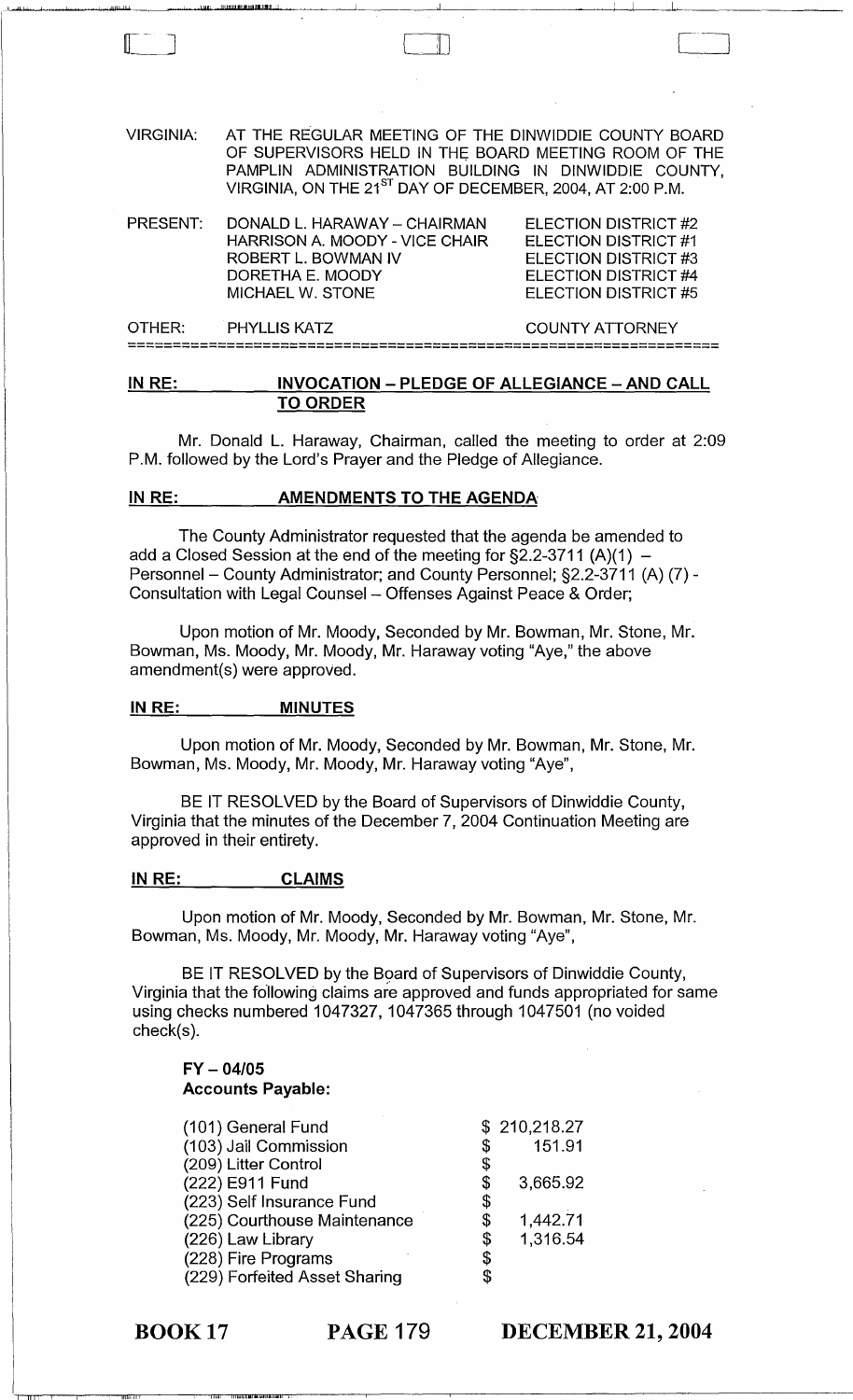| (304) CDBG Grant Fund<br>(305) Capital Projects Fund<br>(401) County Debt Service | \$<br>\$ | 789.94<br>12,863.39<br>65,450.06 |
|-----------------------------------------------------------------------------------|----------|----------------------------------|
| <b>TOTAL</b>                                                                      |          | \$295,898.74                     |
| <b>PAYROLL SUPPLEMENT</b><br>12/17/04                                             |          |                                  |
| (101) General Fund<br>(222) E911 Fund<br>(229) Forfeited Asset<br>(304) CDBG Fund |          | \$24,406.44                      |
| TOTAL                                                                             |          | 24,406.44                        |

# IN RE: EMS PROVIDER APPOINTMENTS

Date: November 12, 2004

To: Wendy Ralph, County Administrator

From: Dennis Hale, Division Chief of Public Safety

Subject: Job Offers for New EMS Employees

As you are aware interviews for the position of EMS Provider were conducted on November 10, 2004.

Ten candidates were interviewed for one full- time position and for three parttime positions. We were fortunate to get several highly qualified applicants. Based on the results of our testing and interview process, I would like to move forward with the following job offers. These offers would be contingent upon receiving acceptable driving records and background checks on each person.

Full-Time EMS Provider - Ms. Anna Cheek ( ALS)

Part-Time EMS Provider - Mr. Andrew Modrall (ALS) Mr. Justin Burch (ALS) Mr. Justin Bulifant (BLS & currently in Paramedic class)

The start date for each candidate has not been determined and again would depend on receiving the necessary paperwork. I would be able to bring on the full-time position and probably one part-time position immediately for precepting. The other two part-time positions would be brought on sometime in December or January as precepting slots were available. If you have any questions or need additional information please let me know.

Upon motion of Mr. Moody, Seconded by Mr. Bowman, Mr. Stone, Mr. Bowman, Ms. Moody, Mr. Moody, Mr. Haraway voting "Aye",

BE IT RESOLVED by the Board of Supervisors of Dinwiddie County, Virginia that Ms. Anna Cheek is appointed to the full time position of EMS Provider at Grade 12, Step A, at an annual salary of \$30,125;

BE IT FURTHER RESOLVED by the Board of Supervisors of Dinwiddie County, Virginia that Mr. Andrew Modrall (ALS), Mr. Justin Burch (ALS), Mr. Justin Bulifant (BLS & currently in Paramedic class) are appointed to part time positions of EMS Provider at Grade 12, Step A, with an hourly rate of \$14.48.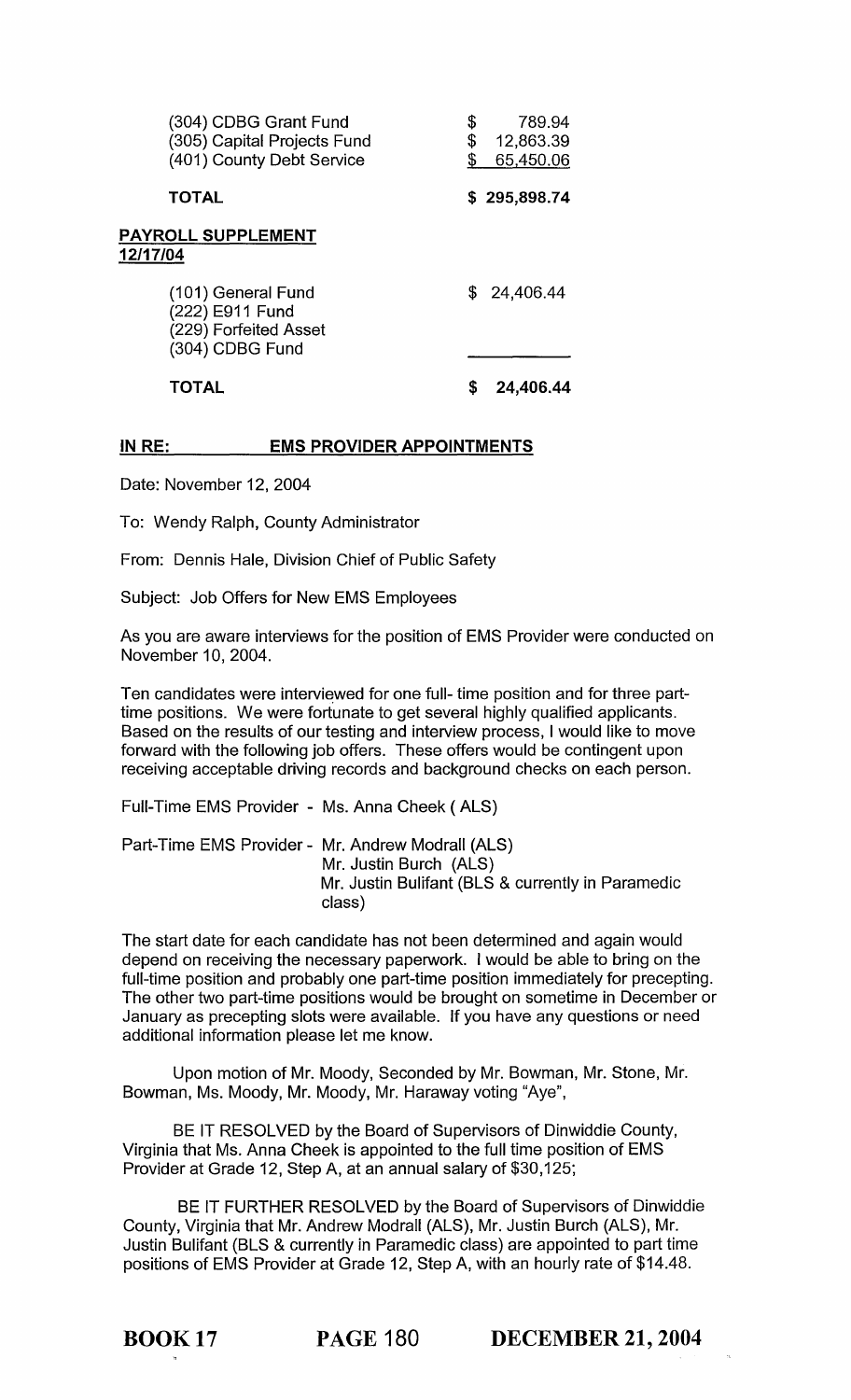#### WASTE MANAGEMENT CONTRACT EXTENSION

| TO:   | <b>Board of Supervisors</b>         |
|-------|-------------------------------------|
| FROM: | <b>Anne Howerton</b>                |
| DATE: | 12/15/04                            |
| SUBJ: | Waste Management Contract Extension |

IN RE:

Please find attached an amendment to extend our contract with Waste Management for another 6 months from January 1, 2005 through June 30, 2005. This amendment is supported by Denny King and Waste Management in accordance with our agreement with Waste Management (Solid Waste Transportation Agreement, Commencing march 22,1999, Section II, Terms of Agreement).

With your approval, we will extend our current agreement with Waste Management for 6 months which will allow us enough time to finalize an RFP for Refuse Collection Services.

Upon motion of Mr. Moody, Seconded by Mr. Bowman, Mr. Stone, Mr. Bowman, Ms. Moody, Mr. Moody, Mr. Haraway voting "Aye",

BE IT RESOLVED by the Board of Supervisors of Dinwiddie County, Virginia Staff was authorized to sign the current agreement with Waste Management to extend the contract for 6 months to allow the County enough time to finalize an RFP for Refuse Collection Services.

#### IN RE: REQUISITION #1 - ELEMENTARY SCHOOL - IDA **SERIES 2004-B**

The following invoices were submitted for payment for requisition #1 for the Elementary School:

| <b>AMOUNT</b> | TO                                       | <b>PURPOSE</b>                                                                                                                                              |
|---------------|------------------------------------------|-------------------------------------------------------------------------------------------------------------------------------------------------------------|
| \$8759.91     | Sands Anderson Marks &<br><b>Miller</b>  | Legal Services - Elementary Site<br>Acquisition<br>Invoice 133831                                                                                           |
| \$9,750.00    | <b>Moseley Architects</b>                | <b>Schematic Design</b><br>Invoice #441080-00001                                                                                                            |
| \$29,250.00   | <b>Moseley Architects</b>                | <b>Schematic Design</b><br>Invoice #441080-00002                                                                                                            |
| \$3072.36     | <b>Dinwiddie County Public</b><br>School | Reimbursement for payments<br>made Dinwiddie County Water<br><b>Authority for Engineering</b><br><b>Consulting Services for proposed</b><br>elementary site |

#### \$ 50,832.27 TOTAL OF THIS REQUISITION

Upon motion of Mr. Moody, Seconded by Mr. Bowman, Mr. Stone, Mr. Bowman, Ms. Moody, Mr. Moody, Mr. Haraway voting "Aye",

BE IT RESOLVED by the Board of Supervisors of Dinwiddie County, Virginia that Requisition Number #1 for the Elementary School in the amount of \$50,832.27 be approved and funds appropriated for expenses from the Dinwiddie County IDA Lease Revenue and Refunding Bonds, Series 2004-B.

BOOK 17 PAGE 180 DECEMBER 21, 2004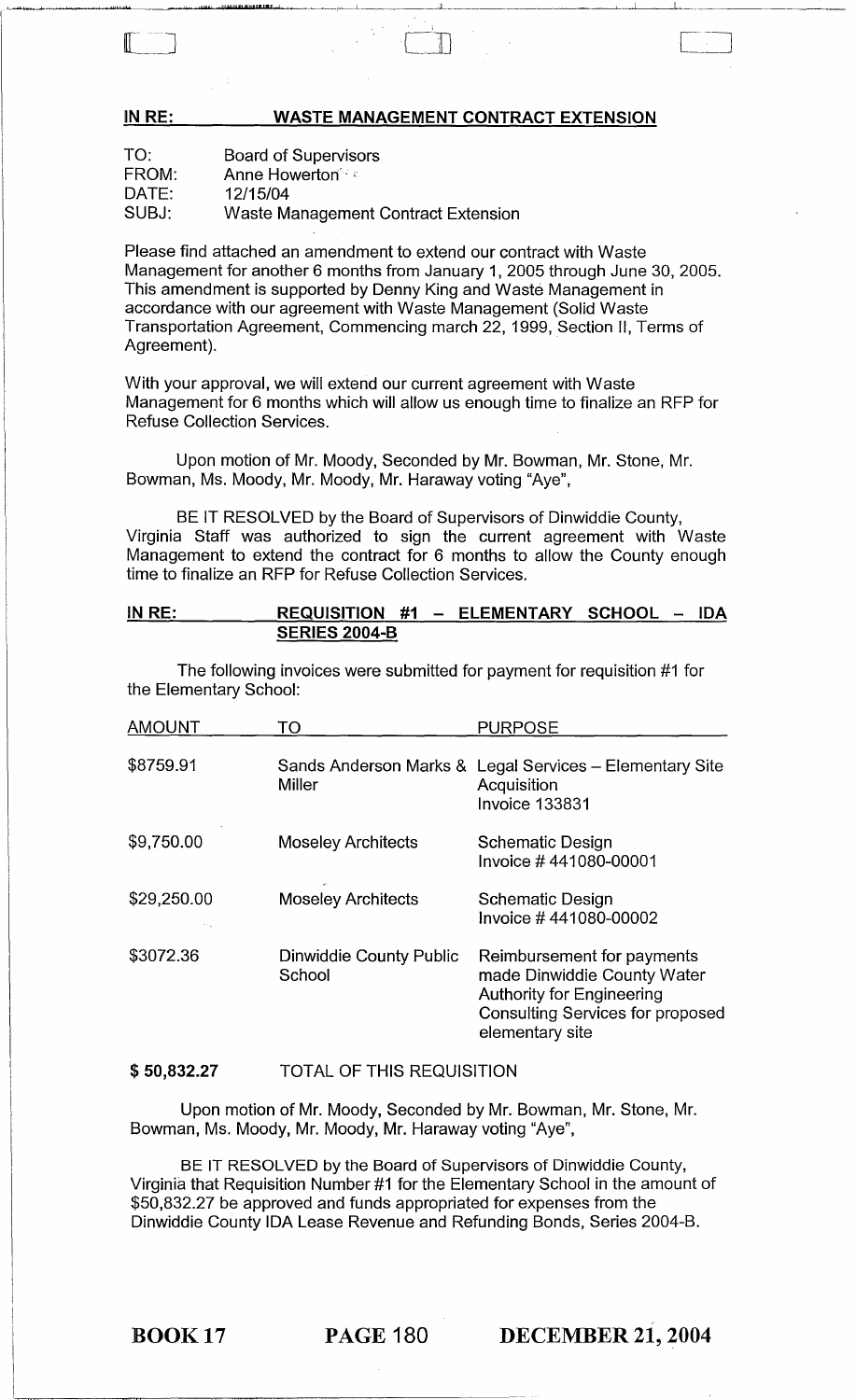# IN RE: REQUISITION #1 - HIGH SCHOOL - IDA SERIES 2004-B

The following invoice for the requisition #1 for the High School was submitted for payment:

| <b>AMOUNT</b> | TO                        | <b>PURPOSE</b>                                   |
|---------------|---------------------------|--------------------------------------------------|
| \$35,925.00   | <b>Moseley Architects</b> | <b>Schematic Design</b><br>Invoice #441100-00001 |

#### \$35,925.00 TOTAL OF THIS REQUISITION

Upon motion of Mr. Moody, Seconded by Mr. Bowman, Mr. Stone, Mr. Bowman, Ms. Moody, Mr. Moody, Mr. Haraway voting "Aye",

BE IT RESOLVED by the Board of Supervisors of Dinwiddie County, Virginia that Requisition Number #1 for the High School in the amount of \$35,925.00 be approved and funds appropriated for expenses from the Dinwiddie County IDA Lease Revenue and Refunding Bonds, Series 2004-B.

#### IN RE: REAPPROPRIATION OF SCHOOL BOARD FY04 ENDING BALANCES

- TO: Mrs. Wendy Ralph, County Administrator
- FROM: Dr. James W. Lanham, III
- CC: Dr. Charles Maranzano Dinwiddie County School Board
- REF: Reappropriation of FY04 Ending Balances
- DATE: December 15, 2004

At their regular meeting on December 14, 2004, the Dinwiddie County School Board approved our request to ask the Board of Supervisors to re-appropriate the ending balances from FY04 from certain accounts that carry over from year to year. This request includes:

| Fund 203 - Head Start     | \$20,873.99  |
|---------------------------|--------------|
| Fund 270 - Textbooks      | \$205,227.50 |
| Fund 240 - Cafeteria      | \$70,313.84  |
| Fund 302 - School Capital | \$110,954.90 |
| Fund 230 - OYCS/VTSF      | \$1,067.60   |

We ask that the Board of Supervisors take action to re-appropriate these funds to Dinwiddie County Public Schools at their next meeting on December 21,2004. I plan to attend this meeting to answer any questions they might have regarding this matter. Thanks for your continued cooperation.

Upon motion of Ms. Moody, Seconded by Mr. Bowman, Mr. Stone, Mr. Bowman, Ms. Moody, Mr. Moody, Mr. Haraway voting "Aye",

BE IT RESOLVED by the Board of Supervisors of Dinwiddie County, Virginia that authorization is granted for the re-appropriation of the ending balances to the Dinwiddie County Public Schools from FY04. This request includes:

| Fund 203 - Head Start     |
|---------------------------|
| Fund 270 – Textbooks      |
| Fund 240 – Cafeteria      |
| Fund 302 – School Capital |

\$ 20,873.99 \$205,227.50 \$ 70,313.84 \$110,954.90

BOOK 17

DECEMBER 21,2004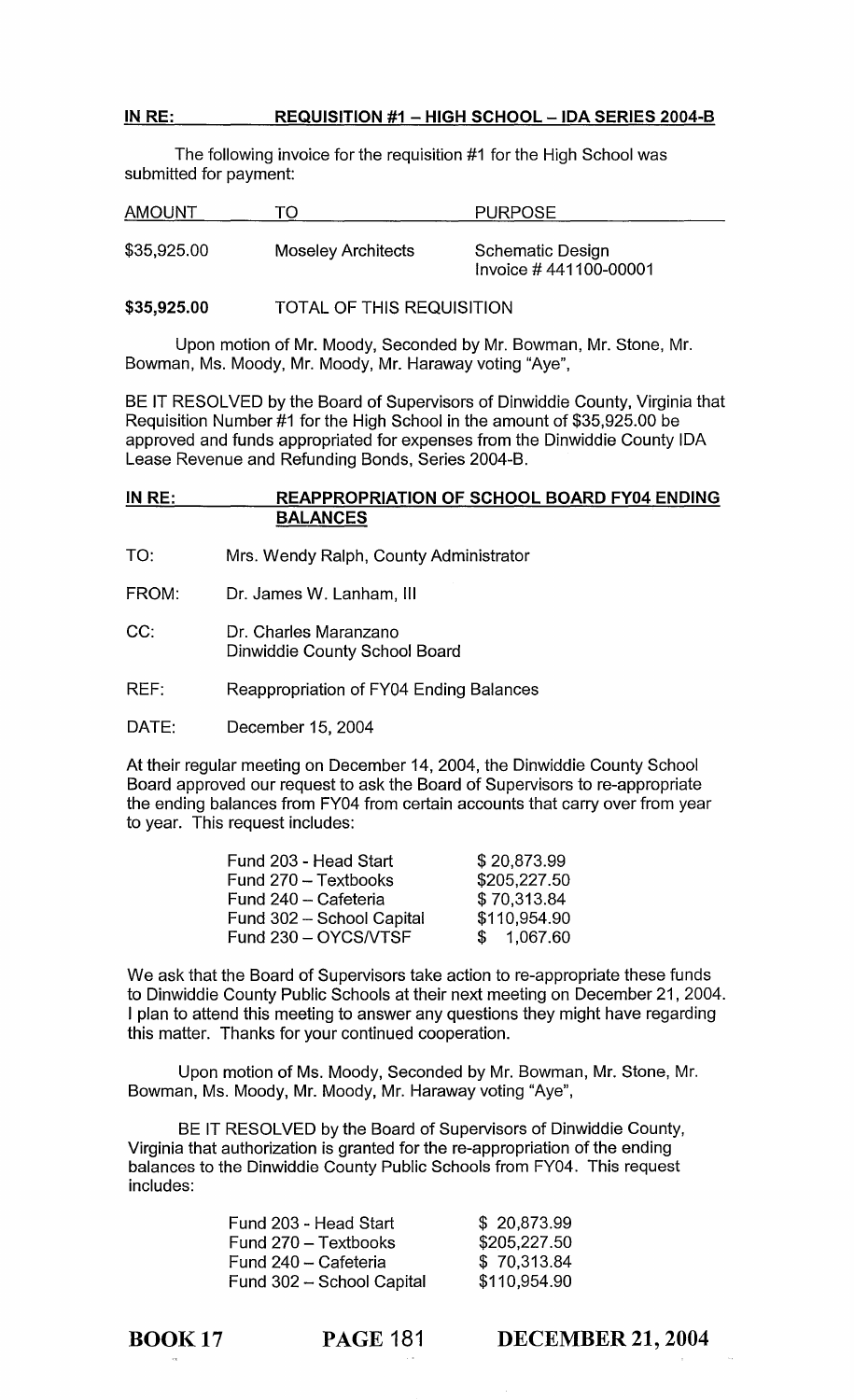Fund 230 - OYCS/VTSF \$ 1,067.60

IN RE: COMPREHENSIVE TRAVEL AND TOURISM INITIATIVE -BRAC FUNDING

 $\llbracket$ 

 $\big]$ 

"TO: FROM: SUBJECT: Alan Archer, Brenda Garton, David Canada, Lane Ramsey, Richard Anzolut, and Wendy Ralph Mr. Denny K. Morris, Executive Director Reallocation of BRAC Funding to the Comprehensive Travel and Tourism Initiative

I have enclosed a draft letter for your consideration concerning our agreed upon approach to funding the regional tourism and travel initiative. The dollar amount is based upon your BRAC pro rata share percentage applied to the cost of the tourism effort.

Mr. Dennis K. Morris Crater Planning District Commission Post Office Box 1808 Petersburg, Virginia 23805

Dear Denny,

Please allow this correspondence to serve as official authorization for the Crater Planning District Commission to reallocate up to \$10,000 from funds that Dinwiddie County has previously contributed to the Crater Commission for the Tri-Cities Area BRAC Policy Initiative to the Crater Commission's Comprehensive Travel and Tourism Research and Strategic Planning Initiative, December, 2005. Dinwiddie County looks forward to the positive results of this tourism and travel initiative."

Upon motion of Mr. Moody, Seconded by Mr. Bowman, Mr. Stone, Mr. Bowman, Ms. Moody, Mr. Moody, Mr. Haraway voting "Aye",

BE IT RESOLVED by the Board of Supervisors of Dinwiddie County, Virginia that authorization was granted for the Crater Planning District Commission to reallocate up to \$10,000 from funds that Dinwiddie County has previously contributed to the Crater Commission for the Tri-Cities Area BRAC Policy Initiative to the Crater Commission's Comprehensive Travel and Tourism Research and Strategic Planning Initiative, which will commence during December, 2005.

#### IN RE: AUTHORIZATION TO PURCHASE TRASH TRUCK WASTE MANAGEMENT

"December 16, 2004 From: Landfill To: Wendy Re: Used Trash Truck

We had one truck burn completely and two older trucks are out with major motor problems. We received \$33,000 from the insurance company on behalf of a "total loss" of our truck destroyed by fire. Presently, we have no back up trucks to allow repairs or extra dumping capacity on holidays or heavy periods. As one might imagine, there are not many "dealerships" for used trash trucks. We have found some trucks for sale on the East Coast from Florida to Ohio and the prices for similar trucks accompany this report. We have surprisingly located an ex-Shoosmith truck in Carson that has an excellent '91 Heil body on an '89 Peterbuilt chassis in reasonable shape. The truck comes with very detailed maintenance records and less than 300,000 miles. The truck would serve as a backup truck.

BOOK 17 PAGE 181 DECEMBER 21, 2004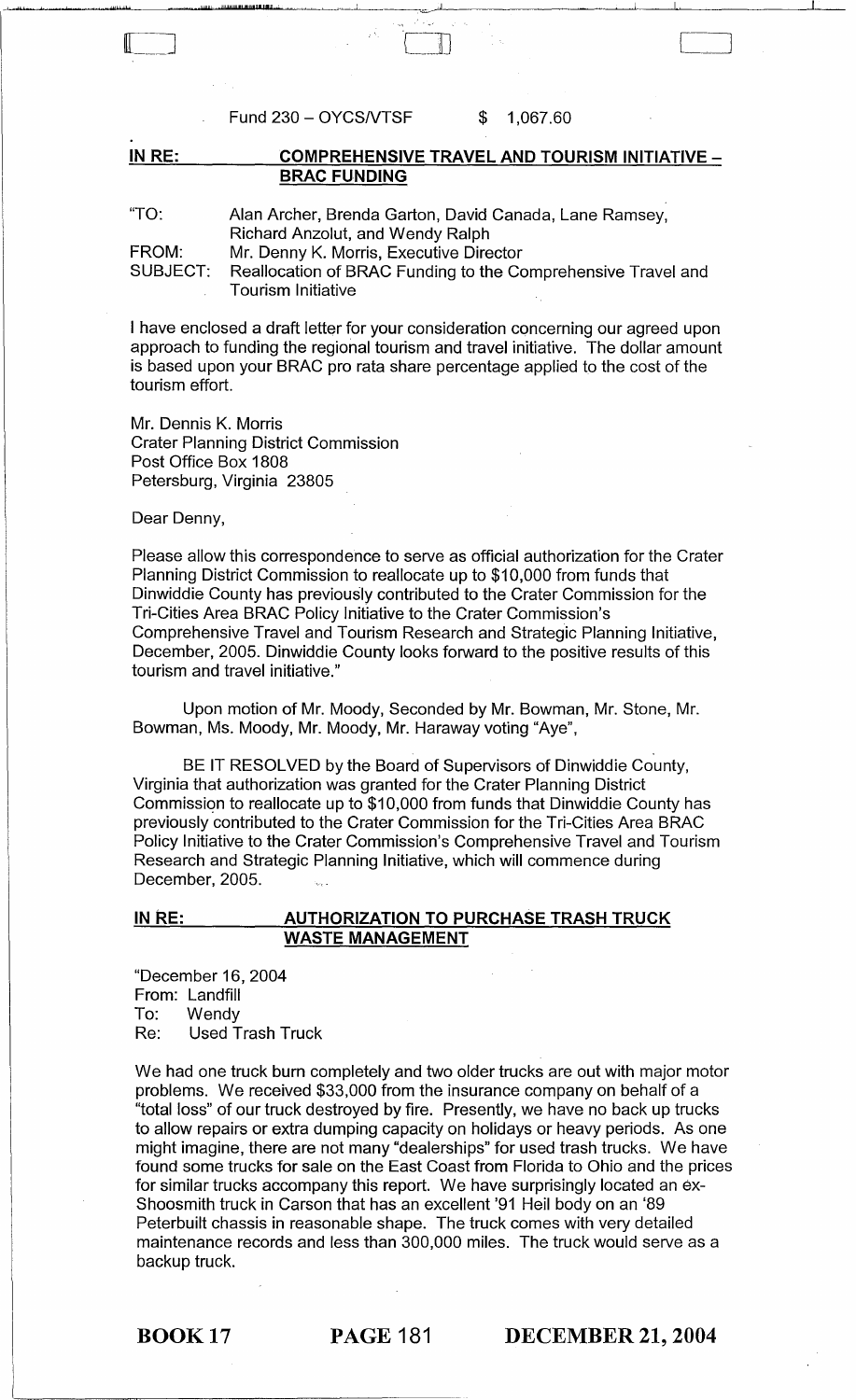Here are some of the trucks I've found:

| <b>Company Name</b> | <b>Type &amp; Year of Truck</b> | <b>Body Company</b> | <b>Price</b> |
|---------------------|---------------------------------|---------------------|--------------|
| Johnny's Towing     | 89 Peterbuilt                   | Heil                | 21,500       |
| Trucks & Parts      | 94 Peterbuilt                   | <b>McNeilus</b>     | 35,900       |
| Roll-Offs etc.      | 93 Peterbuilt                   | <b>McNeilus</b>     | 26,900       |
| <b>RDK Truck</b>    | 91 Peterbuilt                   | <b>EZ Pack</b>      | 33,900       |
| <b>Sales</b>        |                                 |                     |              |

Upon motion of Mr. Moody, Seconded by Mr. Bowman, Mr. Stone, Mr. Bowman, Ms. Moody, Mr. Moody, Mr. Haraway voting "Aye",

BE IT RESOLVED by the Board of Supervisors of Dinwiddie County, Virginia that Staff was authorized to purchase the 1989 Peterbuilt trash truck from Johnny's Towing at a cost of \$21 ,500.

#### IN RE: CITIZEN COMMENTS

- 1. Michael Bratschi 23500 Cutbank Road, McKenney, VA made the following comments: a) A County business has barred him from going into it and he requested that the County stop doing business with it. b) He stated he thought it was inappropriate for a Board member to try and get the County to purchase the trash truck from a buddy without going out for bids. c) He commented he didn't feel the Board was acting in the best interest of the citizens of County when they purchased the land for \$800,000 that was valued at \$69,000 d) Also wanted the Board to inform the citizens why they adopted the Emergency Peace Ordinance.
- 2. David Dudley Smith Grove Road, Petersburg, Virginia, 23803 thanked Ms. Moody, Mrs. Ralph, Mr. Massengill and Mr. Scheid for attending the meeting December 16<sup>th</sup> with the State Police requesting their assistance with the monitoring of trucks hauling biosolids in the County. He also requested that the Board adopt the BioSolids Ordinance that the Citizens for a Better Dinwiddie presented to help protect the citizens.
- 3. Anne Scarborough Boydton Plank Road, Dinwiddie, VA gave the Board her end of the year grades on how they handled issues.
- 4. Geri Barefoot 7411 Frontage Road, Petersburg, VA thanked Ms. Moody for her initiatives for biosolids monitoring. She stated most of the waterways in the County are now becoming polluted. According to a report by DEQ in Blackstone the Nottoway River is polluted. Beaver Dam is also is more polluted than the little Nottoway. Mrs. Barefoot told the Board if we don't start doing something to start regulating what goes on the land and stop soil erosion the County was going to be in a lot of trouble.

#### IN RE: VDOT REPORT

Mr. Ray Varney, Resident Engineer, Virginia Department of Transportation, stated snow removal has already begun and provided the following update:

1. 1-85 bridge project is underway and would be ongoing for the next 12 to 18 months.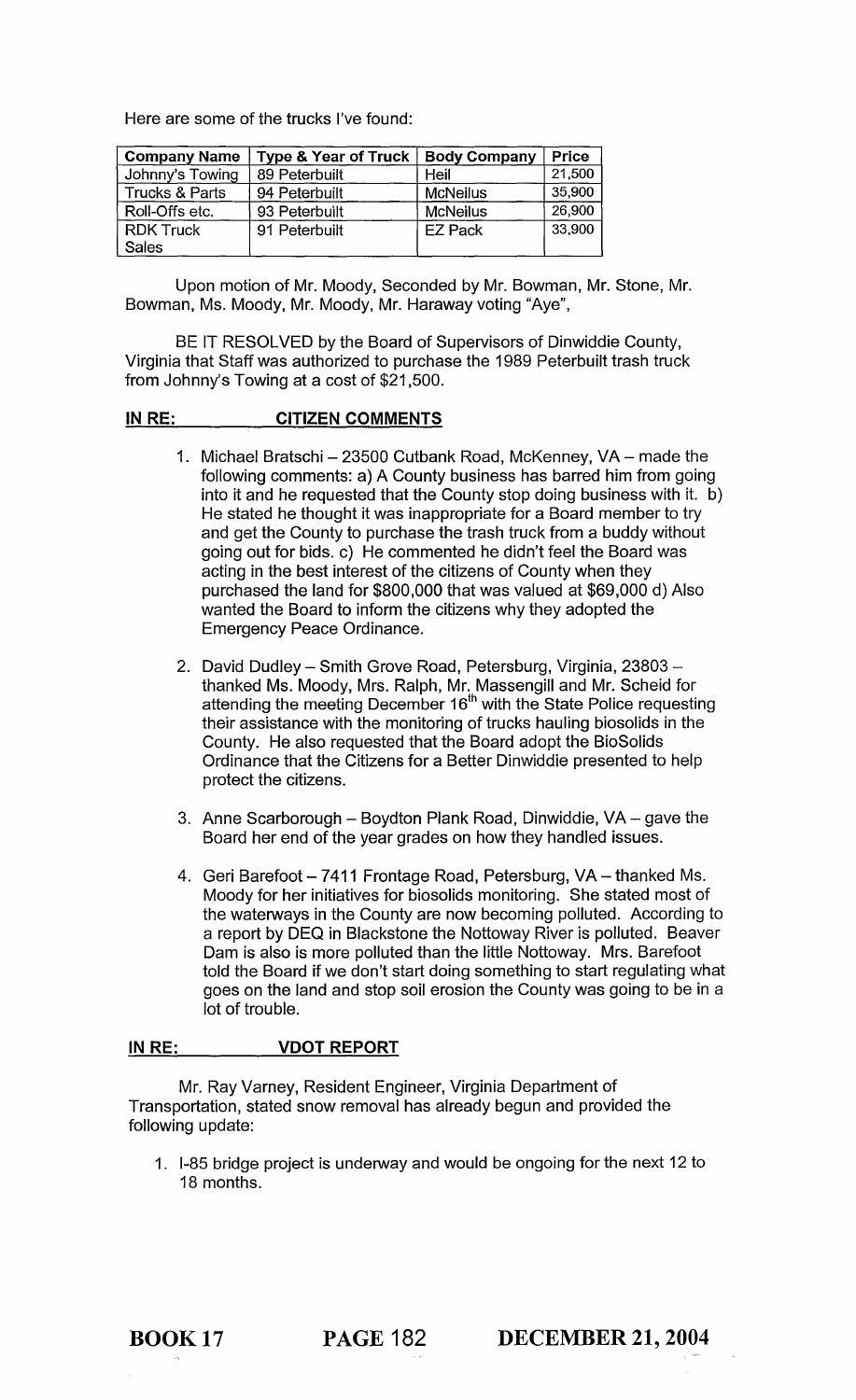### Board Member Request/comments

<u>المالية المستقلة المستقلة المعين التكا</u>ية

Mr. Moody commented there was a back up of traffic on I-85 almost to the Dinwiddie exit and he asked if a sign could be posted forewarning people of the construction work on the bridge. Mr. Varney stated he would look into it.

 $\overline{a}$  and  $\overline{a}$   $\overline{b}$  and  $\overline{c}$  and  $\overline{c}$  and  $\overline{c}$  and  $\overline{c}$  and  $\overline{c}$  and  $\overline{c}$  and  $\overline{c}$  and  $\overline{c}$  and  $\overline{c}$  and  $\overline{c}$  and  $\overline{c}$  and  $\overline{c}$  and  $\overline{c}$  and  $\overline{c}$  and  $\overline$ 

#### IN RE: TURKEY EGG ROAD REZONING RECOMMENDATIONS -DIRECTOR OF PLANNING

Mr. William Scheid, Director of Planning, stated a memorandum was included in the Board packet in response to the motion made at the Board of Supervisors' meeting regarding the rezoning case P-04-3. He commented that he believed the Board desired a response to the inquiries cited by Mrs. Moody that prompted her desire to return the rezoning case to the Planning Commission. He addressed the following issues cited in her letter:

"Wetlands. This issue has concerned the staff and Planning Commissioners on previous subdivisions and land development proposals. The Planning Commission proposed an amendment (A-00-5) several years ago limiting the percentage of wetlands that could be located on any single building lot. The amendment was tabled by the Board and eventual deleted from any further consideration. The U. S. Army Corps of Engineers is aware of this development proposal and, as with all other development proposals containing wetlands; have done a preliminary review and will require detailed wetlands delineation for their field verification and approval prior to any earthmoving activity on site. But it may be in the best interest of the County that a proffer be offered that all land parcels containing wetlands will contain a notation in the deed referencing the limitations placed upon the use and development of wetlands. Additionally, the developer may wish to limit the maximum amount of wetlands on any single lot to 20% of the gross lot acreage (this wetlands calculation should not include the area contained within the pond). Consideration should be given, in the future, to setting aside wetlands under unified ownership (ie Homeowners Association, etc.) and not include the wetlands in any building lot. In some cases, the wetlands could become part of a buffer area. If this is done, perhaps a density bonus can be given to the developer to offset the loss of a building lot(s}.

**Cemetery.** The cemetery should be located before any more effort is expended on this proposal. No matter what determination is reached on this matter, the property owner has an obligation to identify where the gravesites are located. Under the proffer conditions by the developer he offered proffer #8 which does make reference to the cemetery. Mr. Stone pointed out he recalled at one of the Planning Commission meetings that one family member felt the cemetery was located across the road, not on this property. Mr. Scheid stated that was correct but the cemetery issue would be addressed.

Wells. This is a difficult situation to address since the type of well (bored versus drilled) and location for each well will be different thus giving test results that can differ tremendously throughout this site. It may be prudent to suggest to the developer that it would be in the best interest of everyone if he approached some adjacent property owners with an offer to test their existing wells for water quality. The actual results could be held in confidence but general results disclosed as to the suitability of the water as a potable water supply. By doing this, the developer and the Board may be able to make an assumption regarding the quality of water that will be obtained from future well sites. If a few wells are deemed necessary to be placed on this site, they should be so located that they can be used by the future landowner thus enhancing the building lot value. It is recommended that testing of existing wells is the most logical course of action. Proffer # 19 addressed this issue. Prior to recording of any subdivision plat for the property, the developer shall furnish satisfactory evidence to the County Health Department that their

i<br>inter

BOOK 17 PAGE 182 DECEMBER 21, 2004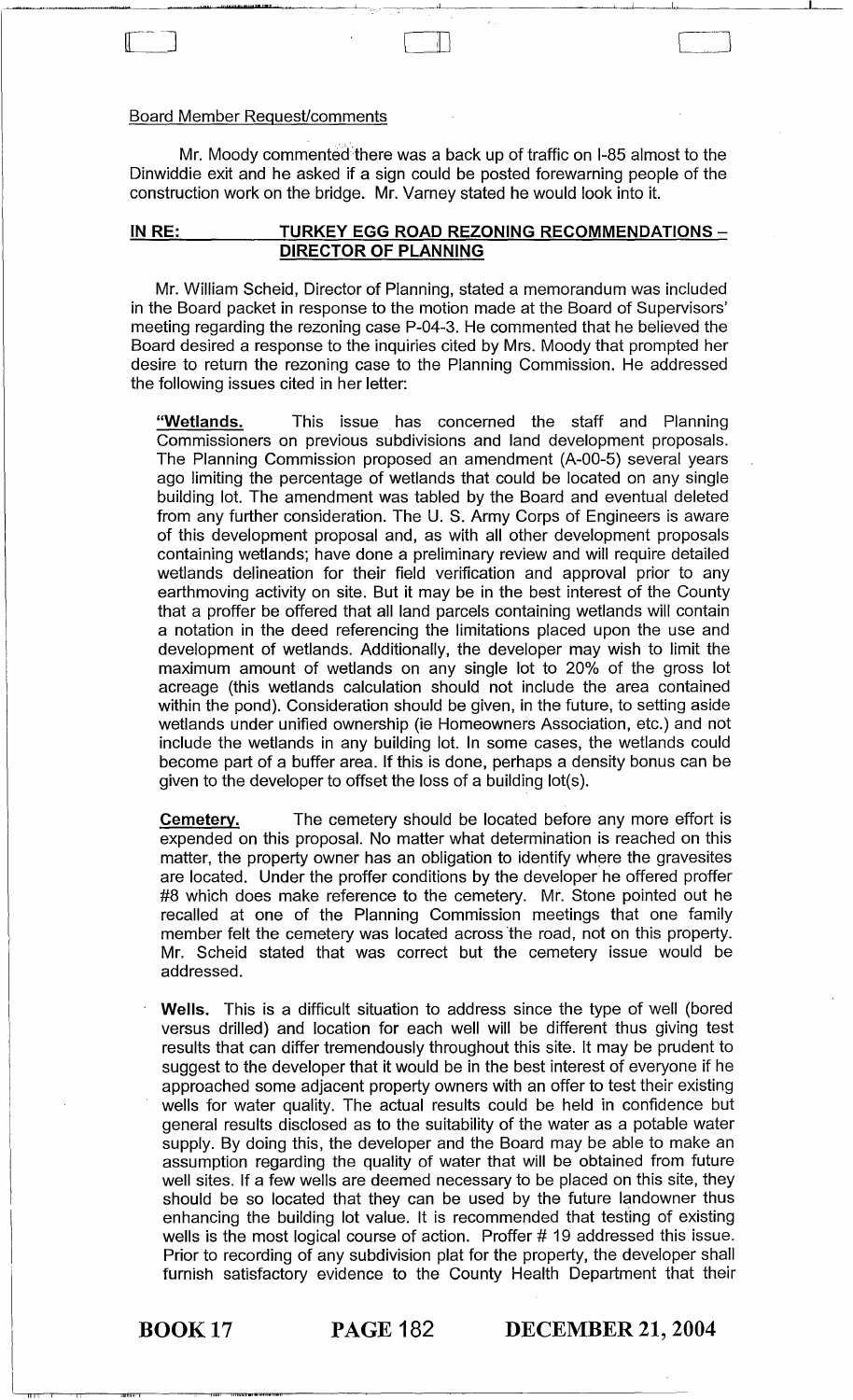exists on each lot an effective site for a well and an effective site for a septic system of sufficient capacity to service the proposed improvements on such lot.

Deceleration lane, traffic concerns (west bound). The transportation report prepared by the applicant was reviewed by the VDOT. While their minimum standards may reveal that it is questionable if a west bound deceleration lane is needed, it is staff's determination that a deceleration is necessary because of all the traffic issues raised previously. VDOT has been requested to provide this office with the minimum deceleration/taper design that would be acceptable to VDOT yet meet our safety concerns. Hopefully, they will provide the data to staff prior to the Board meeting. It must be emphasized that VDOT applied their minimum standards to this situation but it must be noted that all citizens in the area noted to the Planning Commission their experiences with the traffic problems already existing in this area.

Cash proffers. This issue is currently under consideration by the County. As mentioned in the staff report to the Planning Commission, cash proffers are an acceptable method whereby a developer reimburses the County for expenses that will be incurred in providing services for future homeowners. It is noted that a study report regarding impact on public services was submitted and a conclusion was reached that the effects of this development on our public system would be minimal. But it must be noted that there will be an effect. There will be more students, more people, more cars, more emergency services, etc. It is the cumulative affect of several small developments that will produce the effects of a large scale development. Unfortunately, Dinwiddie County does not have a cash proffer figure in place at this time but if such a figure is available prior to the approval of this rezoning, the County should make this information available to the developer for his consideration in the rezoning case.

Mr. Scheid pointed out that hopefully he was conveying the thoughts of the Planning Commissioners have but he had not consulted with them. He stated he strictly addressed the issues as to his feelings on the matter as he saw it play out.

Mr. Bowman commented as a member of the Growth Committee they would like to see those issues addressed, plus have the developer add another turn lane from the opposite direction mentioned.

## IN RE: INFORMATION TECHNOLOGY UPDATE - CATHY **CARWILE**

Ms. Cathy Carwile, Information Technology Manager, provided the following information as an overview of possible connectivity solutions for county buildings in the vicinity of the Pamplin Building. We have gathered preliminary information on several options addressing immediate and future needs. The cost estimates provided are based on information obtained from several sources and is not vendor specific.

Part of the rollout of the new E-911 Communications Center requires connectivity between the Public Safety Building and the Sheriff's Office/Jail. A projected timeline has been worked out between Public Safety and the Sheriff's Department to have this portion of the project completed by the end of February. We have researched several options and feel that the wireless solution recommended below will best meet our needs. Before proceeding, I wanted to give you an opportunity to review the information and to solicit your input. If you find the recommendation to be satisfactory, I request your authorization to proceed with obtaining quotes.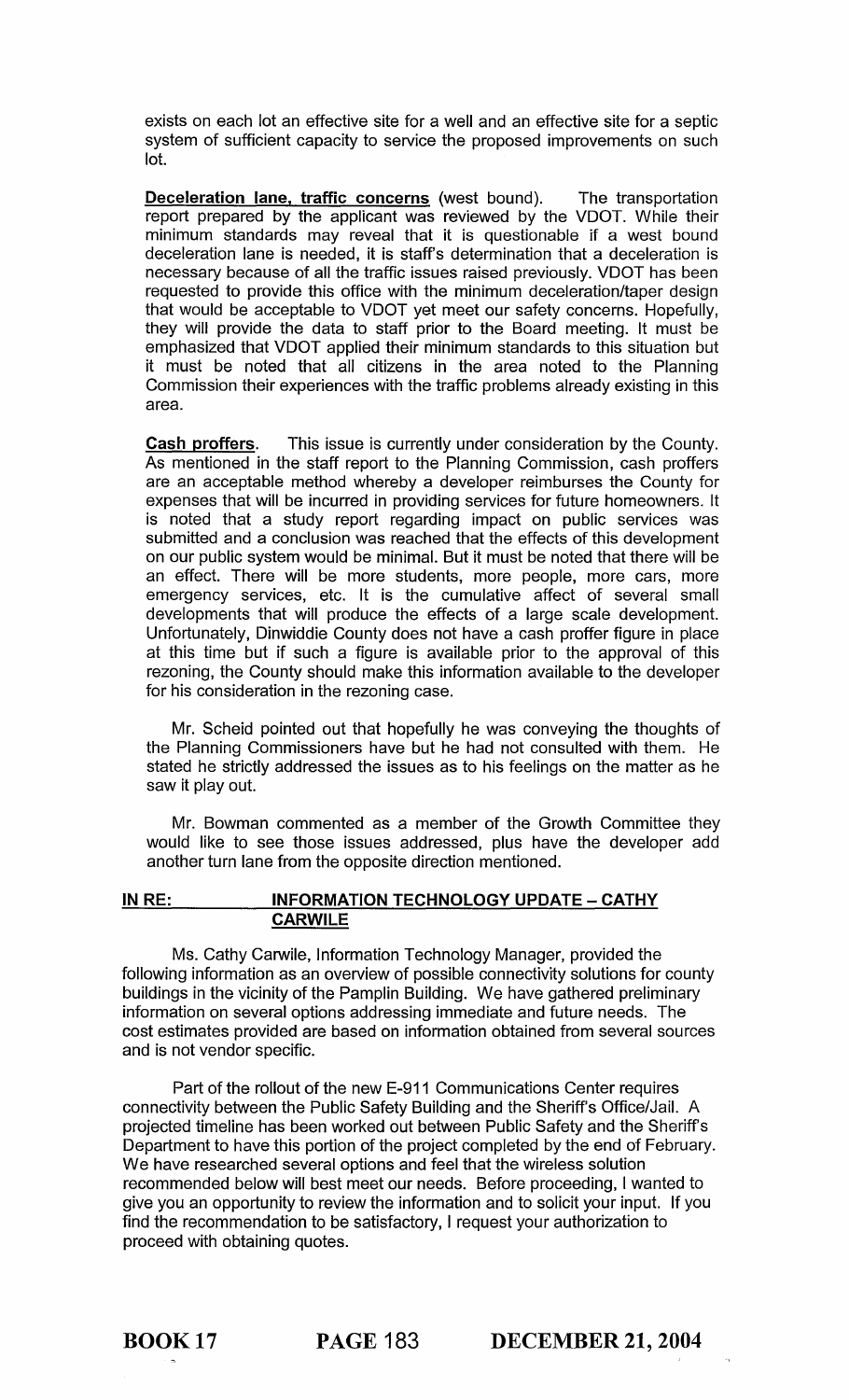Short Term Objective (2 Months):

- Connection between Public Safety and Sheriff's Office
- Vendor recommends connection speed as close to 100 Mbps as possible o Data Sharing - CAD, Records Management, Jail Management

~~\_~\_"""""""""", \_\_ ----,,,,,,,,,,,,·\_·"\_'''''!h.IIII.I'''''''''\_'''',"ILIlI!·IU1.'' ..... ' ~~~~~ " .. \_\_\_\_ .. \_\_ ". \_ , ..... \_\_ . \_. \_\_\_\_ ~\_~\_\_\_L\_L~\_\_1~ \_\_\_\_\_\_ \_1I \_\_

 $\Box$ 

Recommended Solution:

- Wireless / Point to Point to Point
	- o Approximate bandwidth 65 Mbps
	- $\circ$  Pamplin Building will serve as the relay point  $-$  No direct line of site between Public Safety and Sheriff's Office
	- o Requires backup power (generator) in the Pamplin Building which is already funded through the CIP
	- o Roof mount antenna on the Public Safety and Pamplin Buildings and tower mounted antenna at the Sheriff's Office
	- o Estimated Cost: \$30,000 \$35,000 plus annual maintenance

#### Considerations:

- VPN / Site to Site
	- o Typical access utilizing T1, Cable, or DSL does not provide the necessary bandwidth
	- o DS3 lines provide transmission speeds up to 45 Mbps but are very expensive and may require 36 or 60 month contracts. Annualized line costs only over contract terms are shown below:
		- 36 months @ \$2,900 = \$104,000 \$34,800 Annually<br>• 60 months @ \$2,100 = \$126,000 \$25,200 Annually
		- 60 months @ \$2,100 = \$126,000 \$25,200 Annually
		- Installation and hardware costs are not included.
- Laser Point to Point to Point

o Another form of wireless utilizing infrared laser beam

- o Estimated Cost: \$70,000
- Fiber
	- o Fast, reliable and secure
	- o Can be used in conjunction with wireless
	- o Building block for access to the Regional Internet Broadband project
	- o Can be incorporated into CIP for inclusion in long term objectives
	- o Estimated cost: \$70,000 \$100,000

Long Term Objectives (12-18 Months)\*\*

- Infrastructure improvements
	- o Wired and/or wireless
- Access to the Regional Internet Broadband Project fiber backbone
- **Courthouse** 
	- o Connectivity / VPN
- Digitize Clerk's Records
	- o Available On-Line / Mandated for 2006
- Data Sharing Clerk / Commissioner
- Online Land Records
- Digitize Board Minutes
- Online payment options

\*\*Some of these items will be addressed in the FY06 budget request. Other will be incorporated into the CIP.

Ms. Carwile stated before proceeding, she wanted to give the Board an opportunity to review the information and to solicit their input. The turnaround time would be approximately 30 to 45 days. If you find the recommendation to be satisfactory, I request your authorization to proceed with obtaining quotes."

Ms. Carwile stated the need is there because of the records management in the Public Safety Office and the Jail management system that is a part of the entire package with the Communications Center. The Sheriff's Office needs access to that data. This would allow that to take place. Mr. Bowman asked for more details. Ms. Carwile stated at this point the server is housed in the Public Safety Building (E-911 Communications System); there is a data base that is a part of that server application that keeps records of Jail management issues and records that the Sheriff's Office keeps on the inmates. They also have records associated with law enforcement that are a part of that. The Public Safety Office needs access to a portion of that information that will be pulled from the dispatch center; but the Sheriff's Office also needs to be able to access that information to update and change records and for investigative purposes. The County Administrator pointed out in this process with this connection other

11iiili 11ii 11iili 11iili 11iili 11iili 11iili 11iili 11iili 11iili 11iili 11iili 11iili 11iili 11iili 11iili

III,

BOOK 17 PAGE 183 DECEMBER 21, 2004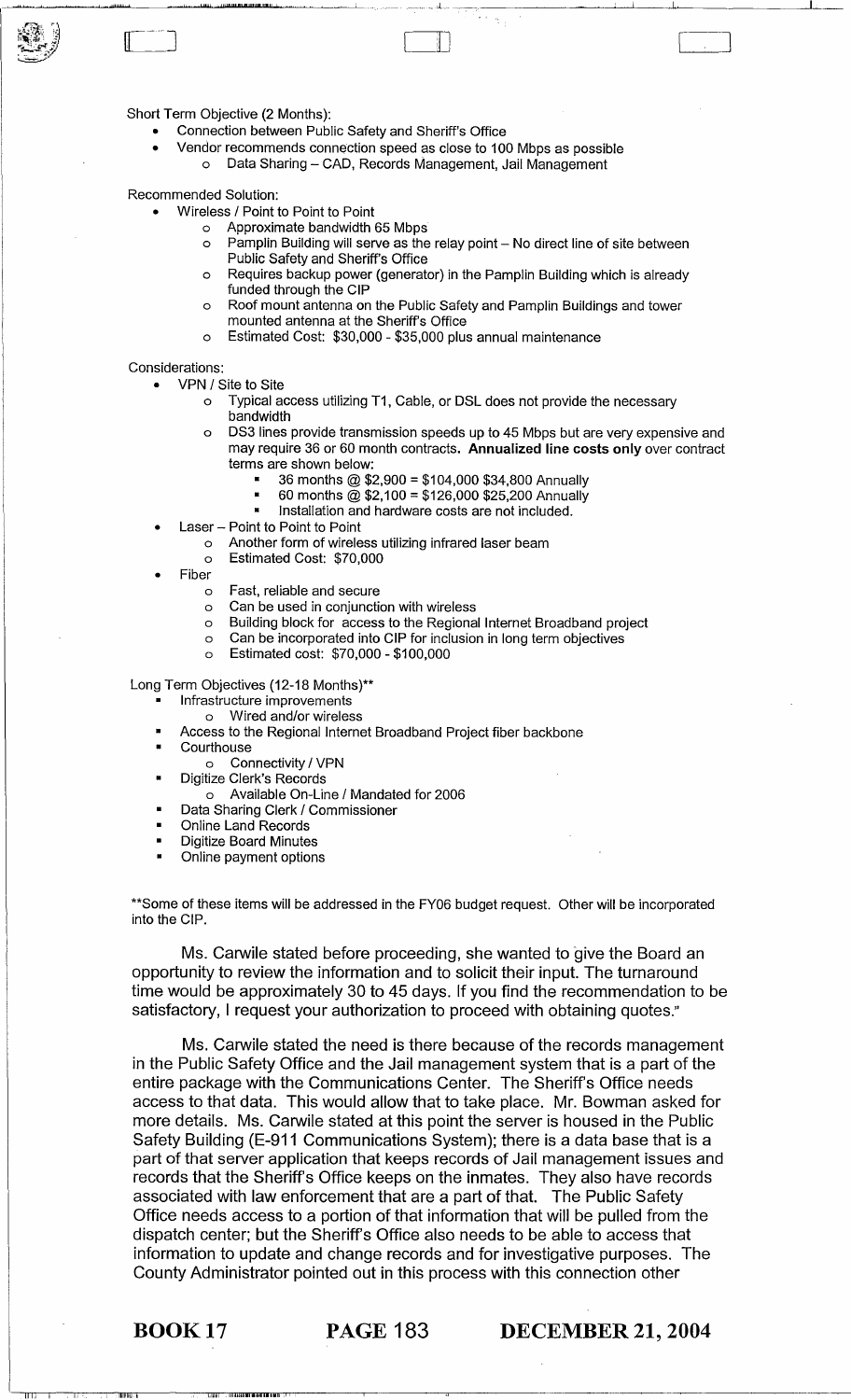buildings could also be connected to the system. Ms. Carwile agreed and commented that there are some options available to establish communications with the other buildings. Ms. Carwile stated this is just a process of the roll out of the entire E-911 Communications Center and it is time to complete this portion of it and different options are being looked at to finalize it.

Mr. Haraway stated you are not asking for approval today. Ms. Carwile stated not for a specific vendor; she wanted input from the Board on some of the solutions that were outlined in the memo. She stated she was addressing the costs associated with setting up the connection between the Communications Center and Sheriff's Office. The County Administrator stated this is the last phase that was not included in getting the initial E-911 system up and running. The connectivity piece was not a part that the vendor was doing when the County bought the system. She commented she would like to proceed with getting bids on the wireless solution if that is what the Board would be interested in. Ms. Carwile recommended the wireless system because it could be deployed quickly now and could be used for expansion in future growth.

Mr. Bowman stated he did not understand the need for the connection between the Sheriff's Office and Communications Center. Are the dispatchers going to be doing updates for the Sheriff and Jail? Mr. Hale stated a single server has been purchased in the Communications Center and the Sheriff's Office and with the wireless connection they can tap into it and get information they need. When the 911 calls come in to the dispatchers the information is entered in the CAD system and when the deputies need to get that information to do their reports they can access the system. This is a way to make sure all the data which is entered in by the dispatchers can be accessed by the Sheriff's Department.

Mr. Stone stated he would rather go the hard fiber route rather than wireless for security reasons; it isn't affected by the weather; and it is faster for connections. It can also be used in connection with wireless. Mr. Haraway asked the Board members if they would agree to allow Ms. Carwile to obtain bids on the wireless and hard fiber. The Board agreed.

#### **IN RE: AUTHORIZATION TO NEGOTIATE CONTRACT -PARKING LOT AT EASTSIDE WITH PAYNE & PAYNE**

The County Administrator stated bids were received for the Eastside Parking Lot Expansion on December 13, 2004 at 2:00 P.M. in the Board Room. The following bids were received and recorded:

| B.P. Short & Son Paving Co., Inc. | \$84,314.00 |
|-----------------------------------|-------------|
| Colony Construction, Inc.         | 69,185.00   |
| Powers Paving                     | 62,475.00   |
| E.F. Brown Construction           | 60,000.00   |
| Wellvilla Construction, Inc.      | 57,756.00   |
| Payne & Payne Construction        | 46,860.00   |

Mr. Gene Jones, Director of Buildings & Grounds has reviewed the bids and recommended that he be allowed to negotiate the contract with the lowest bidder Payne & Payne Construction at a cost not to exceed \$46,860.00.

Previously the contract had been awarded to Pro-Construction Services for a cost not to exceed \$47,879. However, with an adjustment in the parking lot location, Pro-Construction Services increased their original bid, resulting in the re-bidding of the project.

Mr. Stone asked if Payne and Payne Construction had a history of requesting change orders. The County Administrator commented there was no history with them and she could not speak on that but it could be part of the negotiations.

BOOK 17 **PAGE 184 DECEMBER 21, 2004**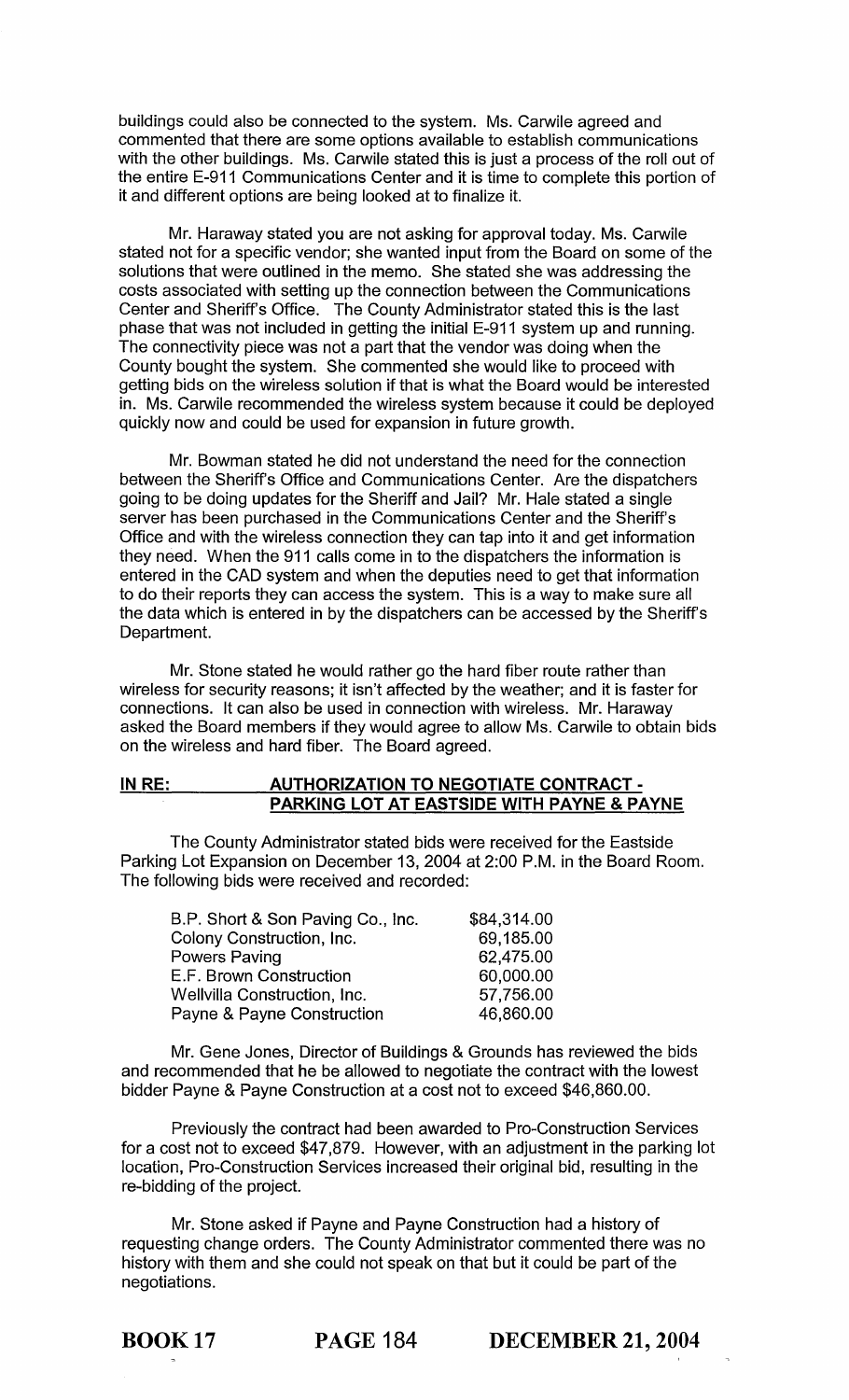Upon motion of Mr. Moody, Seconded by Mr. Bowman, Mr. Stone, Mr. Bowman, Ms. Moody, Mr. Moody, Mr. Haraway voting "Aye",

r Il

]

I<u>JIII! <sub>IJI</sub> adi ili III III III III III III ili adala alan samu massa associative ad alan samu massa associativ</u>

BE IT RESOLVED by the Board of Supervisors of Dinwiddie County, Virginia that Staff was authorized to negotiate the contract with the low bidder Payne & Payne Construction at a cost not to exceed \$46,860.00.

#### **IN RE: REQUEST FOR PURCHASE ORDER FOR VOTING EQUIPMENT - REGISTRAR**

Mrs. Linda Brandon, Registrar, stated she was here today to give notification to the Board that she and the Electoral Board have entered into a contract with Advanced Voting Systems to purchase the new ORE machines. She commented they hoped to have the machines in prior to the June elections.

In accordance with the Help America Vote Act (HAVA), a purchase order has been requested by the State Board of Elections to complete the contract with Advanced Voting Systems.

Dinwiddie County should complete the purchase order to be included with the package to be sent to the State Board of Elections along with their notification to the Department of Justice. Total funding for this expense will be provided by federal monies allocated to replace all voting equipment per HAV A. No local match is required. Two years maintenance and upgrades are included with the 42 machines. This would provide for each precinct to have four machines.

Mr. Stone asked the Registrar if technical support for the equipment was located in Virginia. She replied that at this time they are headquartered in Texas; however, they are presently building in Chesterfield.

Upon motion of Mr. Stone, Seconded by Mr. Bowman, Mr. Stone, Mr. Bowman, Ms. Moody, Mr. Moody, Mr. Haraway voting "Aye",

BE IT RESOLVED that the Board of Supervisors of Dinwiddie County, Virginia authorized Staff to issue a purchase order requested by the State Board of Elections to complete the contract with Advanced Voting Systems for 42 voting machines at a cost of \$142,000 of Federal money and at no cost to the County.

Mrs. Brandon stated there would be 2 demo machines in her office by January 2005 so citizens could come in and get familiarized with the machines. Training sessions will also be done at the High School, several churches and civic organizations.

## **IN RE: PUBLIC SAFETY PROPOSED POLICY CHANGES**

Mr. Dennis Hale, Division Chief of Public Safety, informed the Board that a memo was sent to them in their Board packets regarding the proposed changes needed in the Employee Policies Manual. In a review of current policies relating to work hours and overtime (Section 8 of Employee Policies Manual), it has been noted that all county employees shall receive compensatory time in lieu of cash overtime. (Sub Section 8.4) This includes the essential, 24 hour positions of the Division of Public Safety. Both the EMS Division and the Emergency Communications Center have minimum staffing requirements. The EMS Division has a mandated minimum staffing of 4 personnel and the ECC has a minimum staffing of 3 positions. These Minimum Staffing requirements do not allow for positions to be left vacated when someone is on leave. Therefore, whenever these divisions have a leave opening, off duty personnel are brought back to insure the staffing level is maintained. Currently by policy, these persons are paid in compensatory time. This creates a cycle where the leave from one

BOOK 17 **PAGE 184 DECEMBER 21, 2004**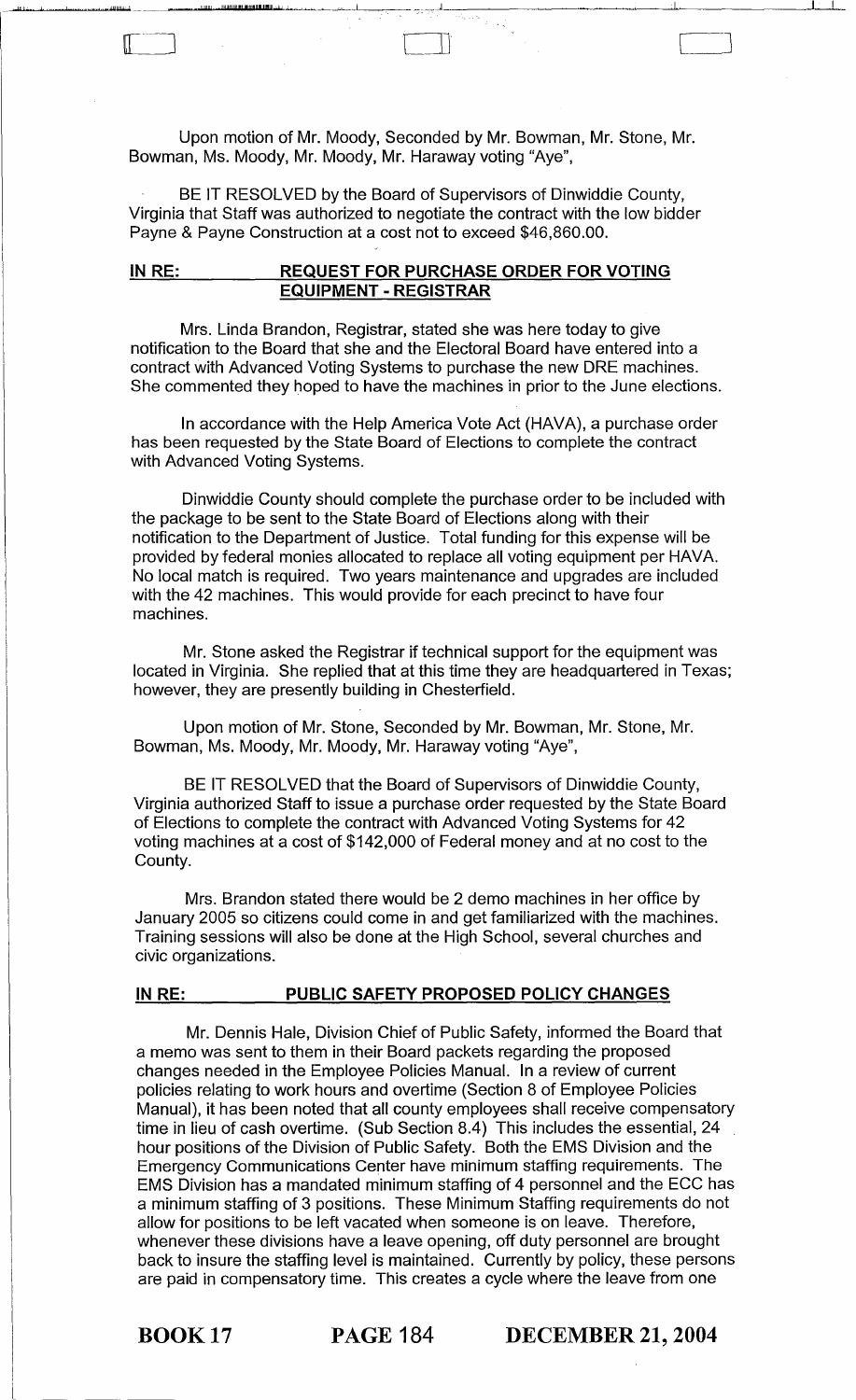staff member is effectively transferred to another staff member at a rate of 1.5 times. If that staff member now chooses to use that Comp Time one of two things happens; they are denied the leave and the time builds leave liability( cash value) or the leave is granted and the position is filled with another off duty person who gets Comp Time (the original leave is now multiplied by 2.25 times).

#### Example from EMS Division

If the average employee makes \$15.00 per hour, the following are examples of the costs in the current staffing system.

1) 1 employee OFF for 24 hours filled by Part-Time staff = \$360.00 salary +\$347.52 part-time \$707.52 Total

2) 1 employee OFF for 24 hours filled by Comp Time = \$360.00 salary + 36 hours Comp Time which eventually becomes 1 employee off 36 hours filled by part-time = \$540.00 salary +\$521.28 part-time \$1421.28 Total

3) 1 employee off 24 hours filled by overtime= \$360.00 salary + \$540.00 overtime = \$900.00 Total

The above example demonstrates the cost savings that are available by using cash overtime when part-time personnel are not available in the EMS Division. This example can be applied with the ECC as well, and because it does not have part-time personnel to utilize, the leave liability multiplies each time a leave slot is filled. This will eventually be recognized as a cash expense when the comp time has to be bought out.

#### Example from ECC

If the employee makes \$12.00/ hr. these are sample costs in the current system

- 1) 1 employee off 12 hours = salary + employee filling gets 18 hrs Comp Time
- 2) Employee takes 18 hours Comp Time= Salary + employee filling gets 27 hours Comp Time
- 3) If the cycle were to stop here, the one leave slot now costs \$324 to pay off.

If overtime had been paid initially it would have cost \$216.

Based on the above examples, I would like to recommend that the policy of using Compensatory Time in lieu of cash overtime be eliminated with the essential positions of the Public Safety Division. The payment of cash overtime within these positions is actually recovered in the long term savings produced for the county.

Upon motion of Mr. Moody, Seconded by Mr. Stone, Mr. Stone, Ms. Moody, Mr. Bowman, Mr. Moody, Mr. Haraway voting "Aye",

BE IT RESOLVED that the Board of Supervisors of Dinwiddie County, Virginia approved the amendment of the County Policy (Sub Section 8.4) to allow paying essential positions of the Public Safety Division cash overtime in lieu of allowing compensatory time. This includes the essential, 24 hour positions of the Division of Public Safety, EMS Division and the Emergency Communications Center, which have minimum staffing requirements.

BOOK 17 PAGE 185 DECEMBER 21, 2004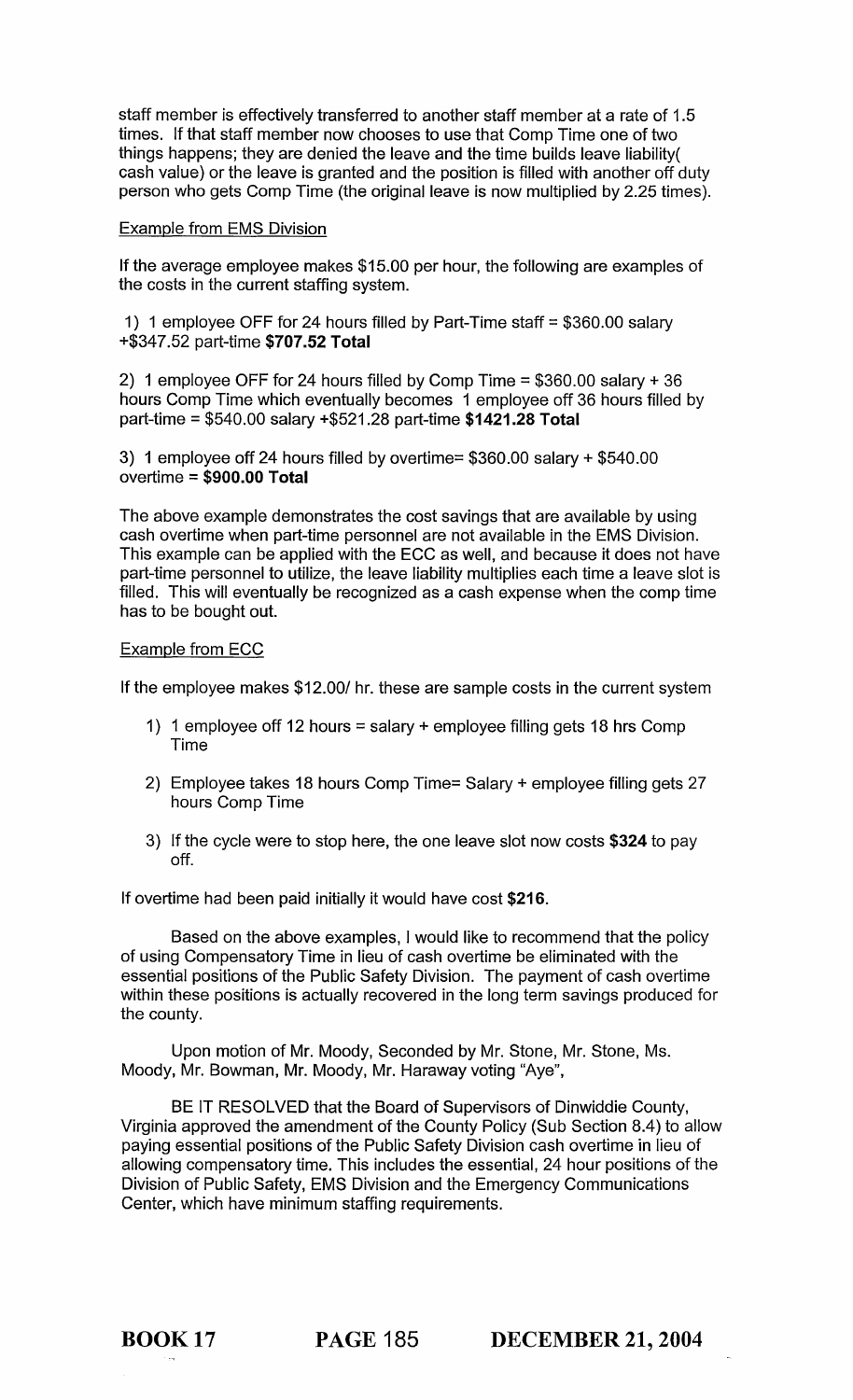### IN RE: MOTOROLA CHANGE ORDER # 13 - COMMUNICATIONS **SYSTEM**

 $\mathbb{R}$ 

"/I"! 'P'p',,"!l&.I!1111d- 1 I I I

Mr. David Jolly, Fire Safety Director, commented before you is a change order with Motorola, at no cost to the County, to hold the pricing for all the radio equipment through September 30, 2005 which does two things for the County. It allows us in the upcoming FY05-06 budget year to purchase additional radio equipment at the present purchase price. It allows for neighboring jurisdictions that might want to purchase equipment to outfit their vehicles to be able to be on our channels that they currently don't have to hold pricing. It also allows other governmental agencies (Counties, Cities, Towns, etc) within the Commonwealth of Virginia to utilize the County's communication contract as a purchasing vehicle to obtain "like equipment and service" for a period of (1) year from contract signing. He informed the Board that several jurisdictions were looking at the system.

Mr. Bowman stated this change order included change orders 1-12 and there were two change orders that were in question with Motorola which were change orders 7 and 8. If this is approved would that include those two change orders. The County Administrator stated the bottom figure had not changed and she didn't think it included those two change orders. She commented she would verify that with Motorola.

Upon motion of Mr. Bowman, Seconded by Mr. Stone, Mr. Stone, Ms. Moody, Mr. Bowman Mr. Moody, Mr. Haraway voting "Aye",

BE IT RESOLVED by the Board of Supervisors of Dinwiddie County, Virginia Change Order #13 was approved at no cost to the County, subject to the verification by the County Administrator that change orders #7 and #8 were not included in the overall contract amount.

Mr. Stone stated he requested the information on the "gift" server and he had not received it. Mr. Jolly replied he was working on it.

Mr. Jolly stated since the cutover six day ago the phones had rung 2257 times; that includes both the administration line and 911 calls. Out of those 273 22% were 911 calls. He reported all of the employees have worked extremely hard to make it work and they should be commended for their efforts by the Board and Staff. He invited the Board over to see them at work and to look at the system.

#### IN RE: APPOINTMENT - JOSEPH PATTERSON - DINWIDDIE COUNTY WATER AUTHORITY

Upon motion of Mr. Stone, Seconded by Mr. Moody, Ms. Moody, Mr. Stone, Mr. Bowman, Mr. Moody, Mr. Haraway voting "Aye",

BE IT RESOLVED that the Board of Supervisors of Dinwiddie County, Virginia that Mr. Joseph Patterson is hereby reappointed to serve on the Dinwiddie County Water Authority for a term ending December 31,2008.

#### IN RE: \_\_\_\_\_\_\_\_ APPOINTMENT - JOHN CLEMENTS- DINWIDDIE COUNTY WATER AUTHORITY

Upon motion of Mr. Bowman, Seconded by Mr. Stone, Ms. Moody, Mr. Bowman, Mr. Stone, Mr. Moody, Mr. Haraway voting "Aye",

BE IT RESOLVED by the Board of Supervisors of Dinwiddie County, Virginia that Mr. John H. Clements is hereby reappointed to serve on the Dinwiddie County Water Authority for a term ending December 31,2008.

BOOK 17 PAGE 185 DECEMBER 21, 2004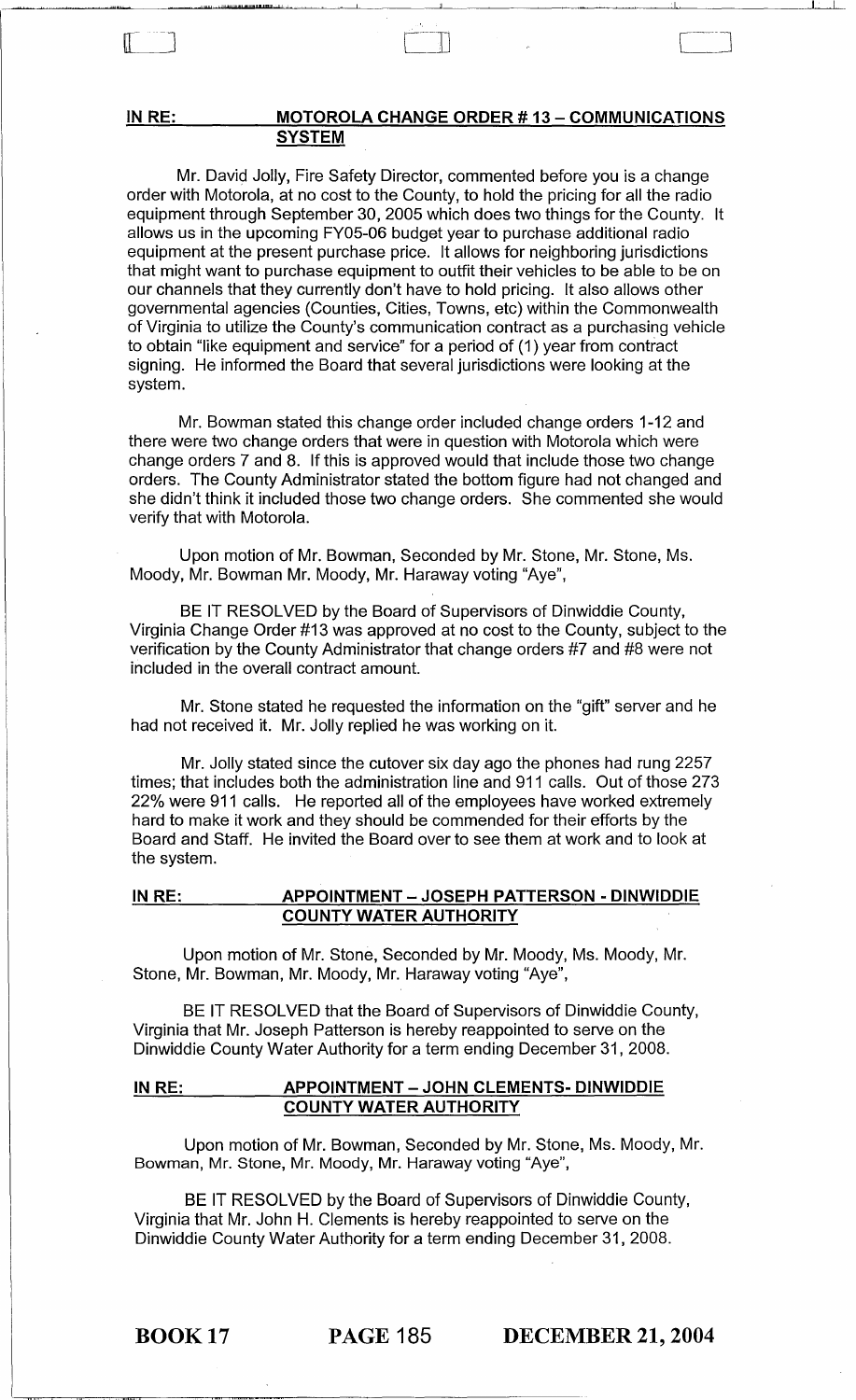# IN RE: APPOINTMENT - MRS. CATHY YOUNG - COMMUNITY POLICY AND MANAGEMENT TEAM (CPMT)

MEMORANDUM

- TO: Wendy W. Ralph County Administrator
- FROM: Marie A. Grant Director of Comprehensive Services
- RE: Community Policy and Management Team (CPMT)

The CPMT would like to recommend Mrs. Cathy Young for the position of County Administrator's Designee on CPMT. Mrs. Young is a longtime resident of Dinwiddie County and a retiree of Dinwiddie County Public Schools. Through her career with this school system she gained a general familiarity with the Family Assessment and Planning Team (FAPT) and is eager to become an active member of the CPMT.

Upon motion of Mr. Moody, Seconded by Ms. Moody, Ms. Moody, Mr. Stone, Mr. Bowman, Mr. Moody, Mr. Haraway voting "Aye",

BE IT RESOLVED by the Board of Supervisors of Dinwiddie County, Virginia that Mrs. Cathy Young is hereby appointed to serve as the County Administrator's Designee on the Dinwiddie County Community Policy and Management Team (CPMT).

## IN RE: COUNTY ADMINISTRATOR COMMENTS

The County Administrator informed the Board that a full-time commonwealth's attorney and staff have been included in the Governor's budget and we want to continue to support that with the legislators and make sure it stays in the budget. Also the funding for the planning phase for a new facility for the Sexual Violent Predator program is in the Governor's budget and we want to make sure to continue to support it along with the City of Petersburg.

## IN RE: BOARD MEMBER COMMENTS

Mr. Moody wished all the Board members a Merry Christmas and a Happy New Year. He also wished Mrs. Ralph and Mrs. Townsend best wishes in their new venture.

Ms. Moody stated the Monitor at one time included pictures of animals up for adoption in the paper. She urged the citizens to call the owners of the Monitor and ask them to put the pictures back in the paper.

Mr. Bowman wished everyone a Merry Christmas and stated he appreciated the teamwork of the Board and their achievements this year. He stated he looked forward to working with them in the upcoming year.

Mr. Stone requested that Mr. Jolly provide the 95% radio coverage map for the County. He also asked the Finance Director for a revenue report on the cellular tax which was passed by the County this year.

He stated with the prolonged agony of trying to fill certain key positions in the County he felt it was prudent for the Board to consider the following proposed timeline for a County Attorney to be put into place:

BOOK 17 PAGE 186 DECEMBER 21,2004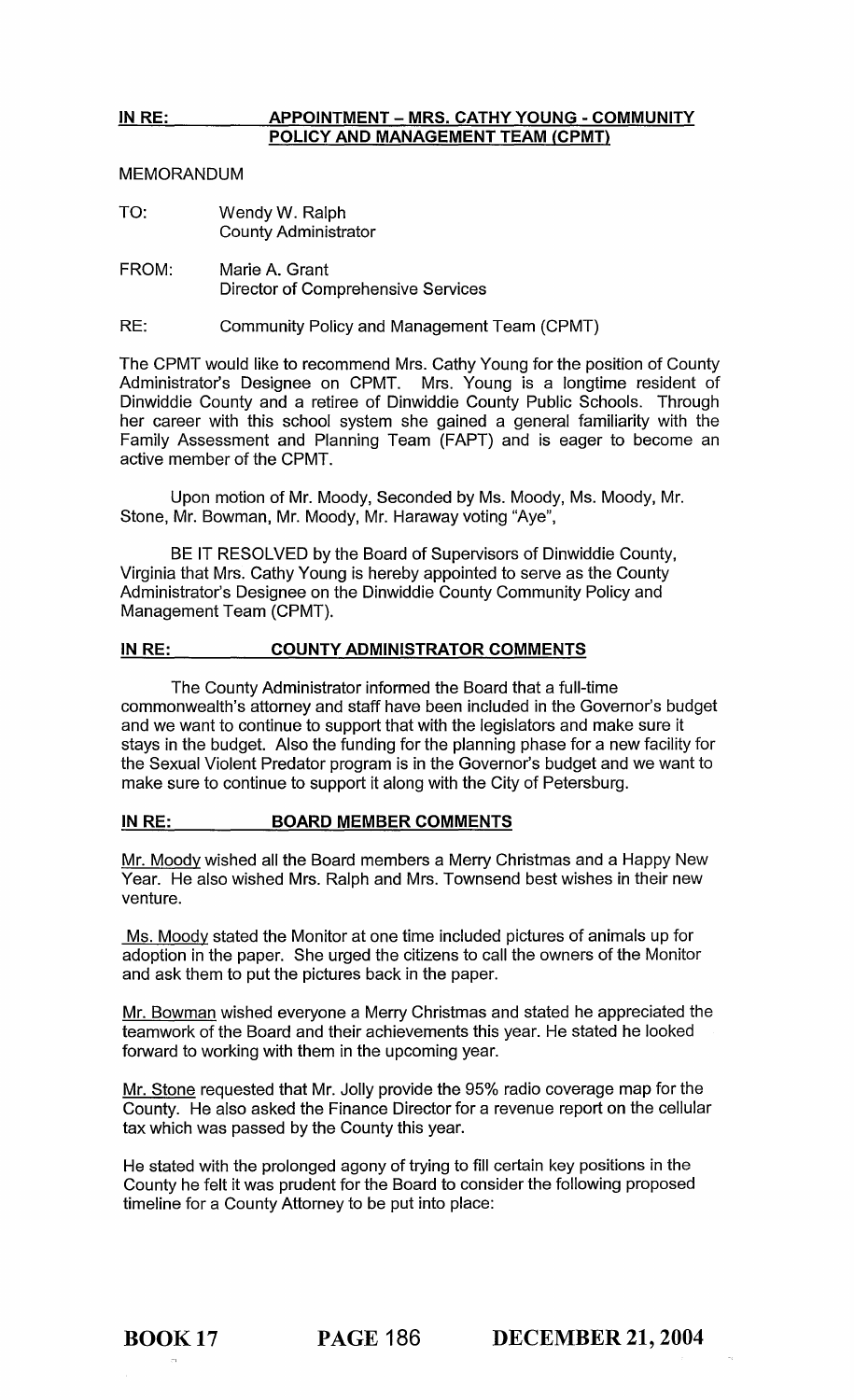# Proposed Timeline for Dinwiddie County Attorney

#### December 21,  $2004-$

..1l1l..I "JIIaw.p'.'"'!l8'I'II..1.

-Board Reviews and Discusses the Plan. Board's decision on plan.

#### January 18, 2005 -

H

-County Administrator and/or Assistant County Administrator presents to Board the RFP/Job Description/Salary Scale for County Attorney's Position at the January 18, 2005 meeting. Board discusses the RFP and reviews proposal. .

c-. ]

ىلسىنى**ل** 

#### New date to be determined - January 18, 2005 -

-Board discusses the RFP and County Attorney's Job Description/Salary Scale. Board approves the RFP, job description, and salary scale for the position of County Attorney.

-Daniel Siegel presents to Board the exit plan for Sands-Anderson lawfirm.

-County Administrator will incorporate the new position of County Attorney into the FY05/06 budget process, including the necessary office equipment, salary/benefits, pc, etc.

#### February 25 - March  $4^{\text{th}}$  -

-Board interviews County Attorney Candidates; Candidates may need 30 + days notice to their current firm depending upon their contract.

End of April  $-$  First week of May  $-$ 

-New County Attorney meets with Daniel Siegel to begin reviewing county's current caseload

#### May 25, 2004 $-$

-Sands, Anderson deadline for any outstanding invoices for FY04/05 to be submitted.

Mr. Stone stated he realized the Board was in the process of looking for a county administrator and it is time for a new budget but he felt it could not wait any longer.

Mr. Bowman stated it has been discussed for a number of years and he felt it was time to make a decision and move forward with hiring a county attorney.

Ms. Moody stated she brought this up twice before and she was in favor of it also.

Mr. Moody commented he did not feel a single attorney would be as cost effective as a group and he would be in favor of an RFP.

Mr. Haraway said he thought when this was discussed during the budget session that the fees would decrease the first six months of this year, but they did not. He stated it could be said it was based on the volume of work; but he was disappointed in the amount of money that has been spent on attorney fees the first six months of this year.

He said during the interview session for a new county administrator the Board has been educated on the subject now that they had heard what other counties do. He stated he didn't know if the timing was right for this now but it may never be right and he would vote for it. He also stated he didn't think they would be able to meet the timeline. Mr. Stone agreed but as a teacher he found

II liitti Liittaan käytä kuningan kaikeen liitti t

1111

BOOK 17 PAGE 186 DECEMBER 21, 2004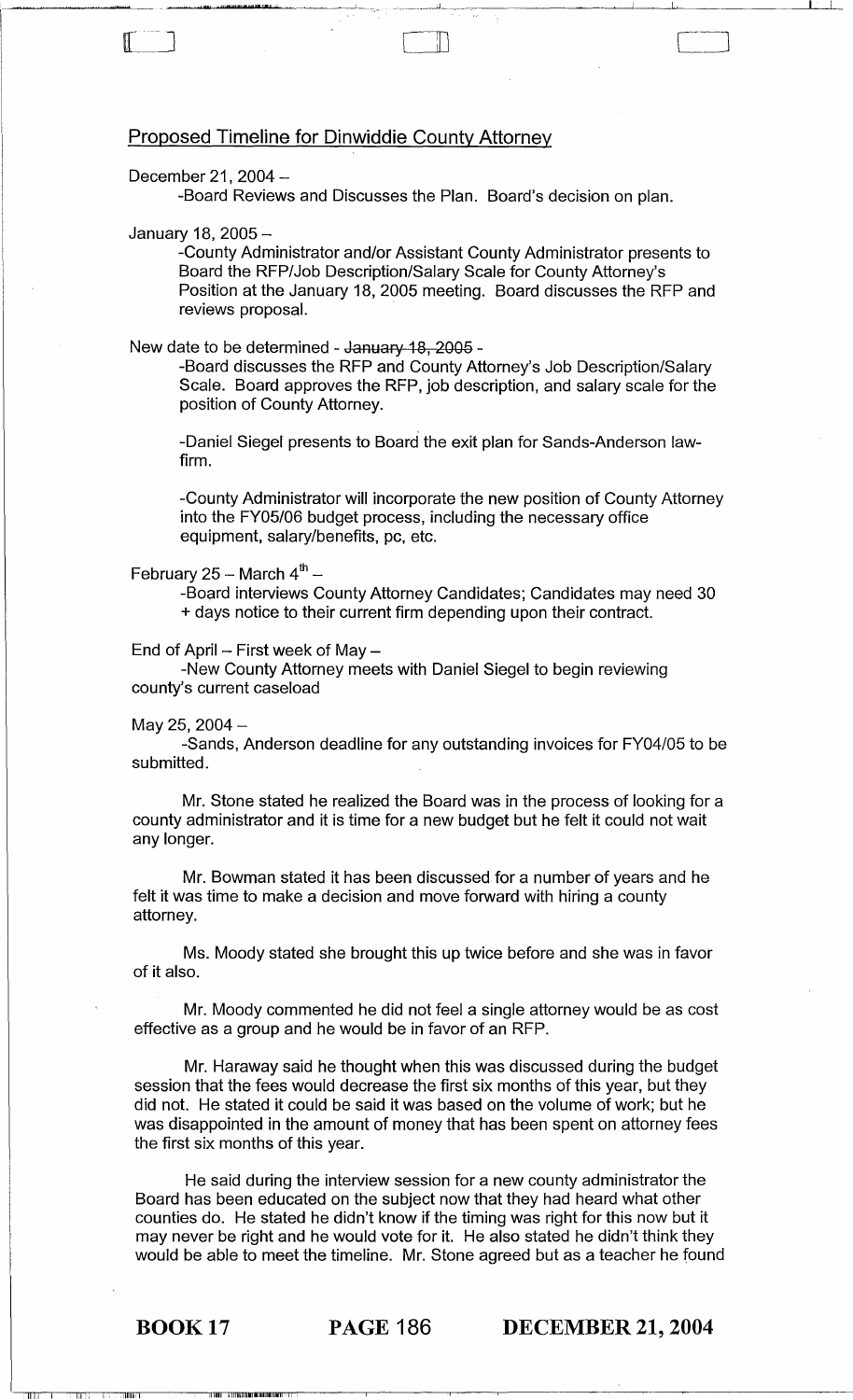that if you set the bar low, you generally hit it. So let's shoot for the moon and see if the Board can get there.

Mr. Moody reiterated if a single attorney was hired he would need to give the County an RFP for outsourcing. He stated other counties who have a county attorney have to hire other attorneys for legal help.

Mr. Haraway stated he wondered if the Board was being fair to the County Administrator by asking her to have an RFP/job description by January  $4<sup>th</sup>$  due to the holidays. Mr. Stone revised his timeline to January 18th . Mr. Bowman suggested that Prince George County might have a job description. Mr. Stone commented that New Kent went through the process but didn't hire one. Mr. Haraway stated he felt January 18<sup>th</sup> would be better. The County Administrator stated she felt it would be a little difficult to get a recommendation ready for January 4"' but in all fairness she felt more time would be needed.

The Assistant County Administrator asked the Board which one they were looking for either a job description for a county employee or a contractual employee. Mr. Stone stated that was the reason for the RFP/job description it was for discussion from the Board.

Mr. Stone made a motion for Administration to prepare a job description for a full time county attorney who would be a County employee and change the date from January 4 to January 18, 2005 to present to the Board. Ms. Moody seconded the motion. Mr. Moody stated he could not support that motion. Mr. Stone amended his motion to include an RFP/job description for a county attorney. Ms. Moody agreed to the amendment. Mr. Bowman, Ms. Moody, Mr. Stone, Mr. Moody, Mr. Haraway, voting "Aye", motion carried.

Mr. Stone thanked everyone for working with him and stated this has been an educational process.

Mr. Haraway thanked Staff for the Christmas parade. Everyone he heard said it was the best parade the County has held. He complimented Staff for their enthusiasm and participation especially on a Saturday two weeks before Christmas. He also asked the County Administrator if she had received a report on the bond issue report from Davenport. She replied she had not received it yet and she would contact them again. He thanked the Board members for working with him this past year. He said he felt they could be proud they had the approval of the bond issue for the schools and of the relationship they had created this year with the School Board. Having lunch with them certainly helped improve their relationship.

#### IN RE: CLOSED SESSION

Mr. Moody moved to close the meeting in order to discuss matters exempt under section:  $\S2.2$ -3711 (A)(1) - Personnel - County Administrator; and County Personnel;  $\S$ 2.2-3711 (A) (7) - Consultation with Legal Counsel – for Offences against Peace and Order;

Mr. Bowman seconded the motion. Mr. Bowman, Ms. Moody, Mr. Stone, Mr. Moody, Mr. Haraway, voting "Aye", the Board moved into the Closed Meeting at 3:42 P.M.

A vote having been made and approved the meeting reconvened into Open Session at 3:40 P.M.

#### IN RE: **CERTIFICATION**

Whereas, this Board convened in a closed meeting under §2.2-3711 (A)(1) - Personnel - County Administrator; and County Personnel; §2.2-3711 (A) (7) -Consultation with Legal Counsel - for Offences against Peace and Order;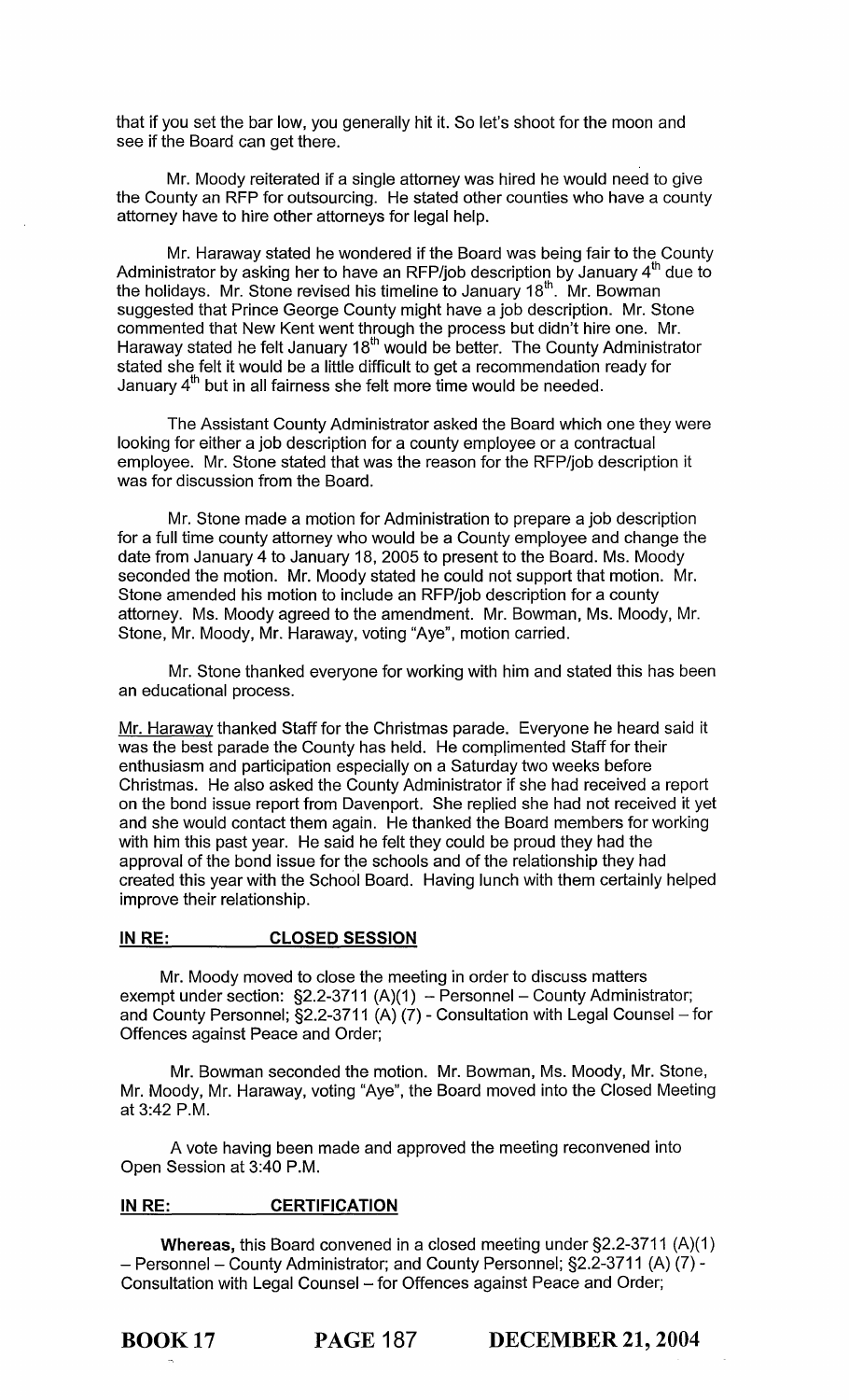And whereas, no member has made a statement that there was a departure from the lawful purpose of such closed meeting or the matters identified in the motion were discussed.

عاجيتها

1111"...1. !W! ·J",I,lltlg!a!!!II!.I·I~11 LI

 $\Box$ 

Now be it certified, that only those matters as were identified in the motion were heard, discussed or considered in the meeting.

Upon motion of Mr. Moody, Seconded by Mr. Bowman, Mr. Bowman, Ms. Moody, Mr. Stone, Mr. Moody, Mr. Haraway, voting "Aye", this Certification Resolution was adopted.

## IN RE: EMERGENCY PROCUREMENT AUTHORIZATION TO REPLACE THE HEAT/AIR SYSTEM IN THE BOARD MEETING ROOM

Mr. Gene Jones, Buildings and Grounds Director, stated the HVAC unit that serves this meeting room was 30 years old and the Freon needed for the system is no longer available. Honeywell bought a bottle of it many years ago but the system has been springing leaks all over and it has been depleted. It cost \$1,700 just to put Freon in the system one time and there is the possibility that it would spring another leak even if we did put more in it. The County Administrator stated Mr. Jones would get two more bids for the unit and requested authorization to replace the unit at a cost not to exceed \$9,597.00 for an emergency procurement.

Upon motion of Ms. Moody, Seconded by Mr. Bowman, Mr. Bowman, Ms. Moody, Mr. Stone, Mr. Moody, Mr. Haraway, voting "Aye", the Buildings and Grounds Director was authorized to proceed with the replacement of the HVAC unit in the Board Meeting Room as an emergency procurement at a cost not to exceed \$9,597.00.

#### IN RE: AUTHORIZATION FLEXIBLE SPENDING ACCOUNT FOR EMPLOYEES

Mr. Haraway requested that the Board allow the Financial Director to inquire about a flexible spending employee account. He explained that this is for employees to withhold money from their check for medical expenses and dependent child care and not pay taxes on that amount. An employee could receive a 20 to 25% discount on paying medical bills if they set aside money for this program because they don't pay taxes on it.

Upon motion of Mr. Moody, Seconded by Ms. Moody, Mr. Bowman, Ms. Moody, Mr. Stone, Mr. Moody, Mr. Haraway, voting "Aye", the Financial Director was authorized to inquire about a flexible spending employee account for medical expenses and dependent child care.

### IN RE: AUTHORIZATION TO WRITE OFF DAB HARDSHIP CASES

The County Administrator explained that there were 11 hardship cases with DAB who were trying to work out a payment plan to pay for ambulance service. So DAB set those cases aside and did not put them on the list to be written off at the last Board meeting. Staff recommends that they be added to the list and write them off also.

Upon motion of Mr. Stone, Seconded by Ms. Moody, Mr. Bowman, Ms. Moody, Mr. Stone, Mr. Moody, Mr. Haraway, voting "Aye", DAB, the ambulance billing company is authorized to include the 11 hardship cases in the write off of the uncollected accounts for February 2003 - October 2004 as bad debts.

BOOK 17 PAGE 187 DECEMBER 21, 2004